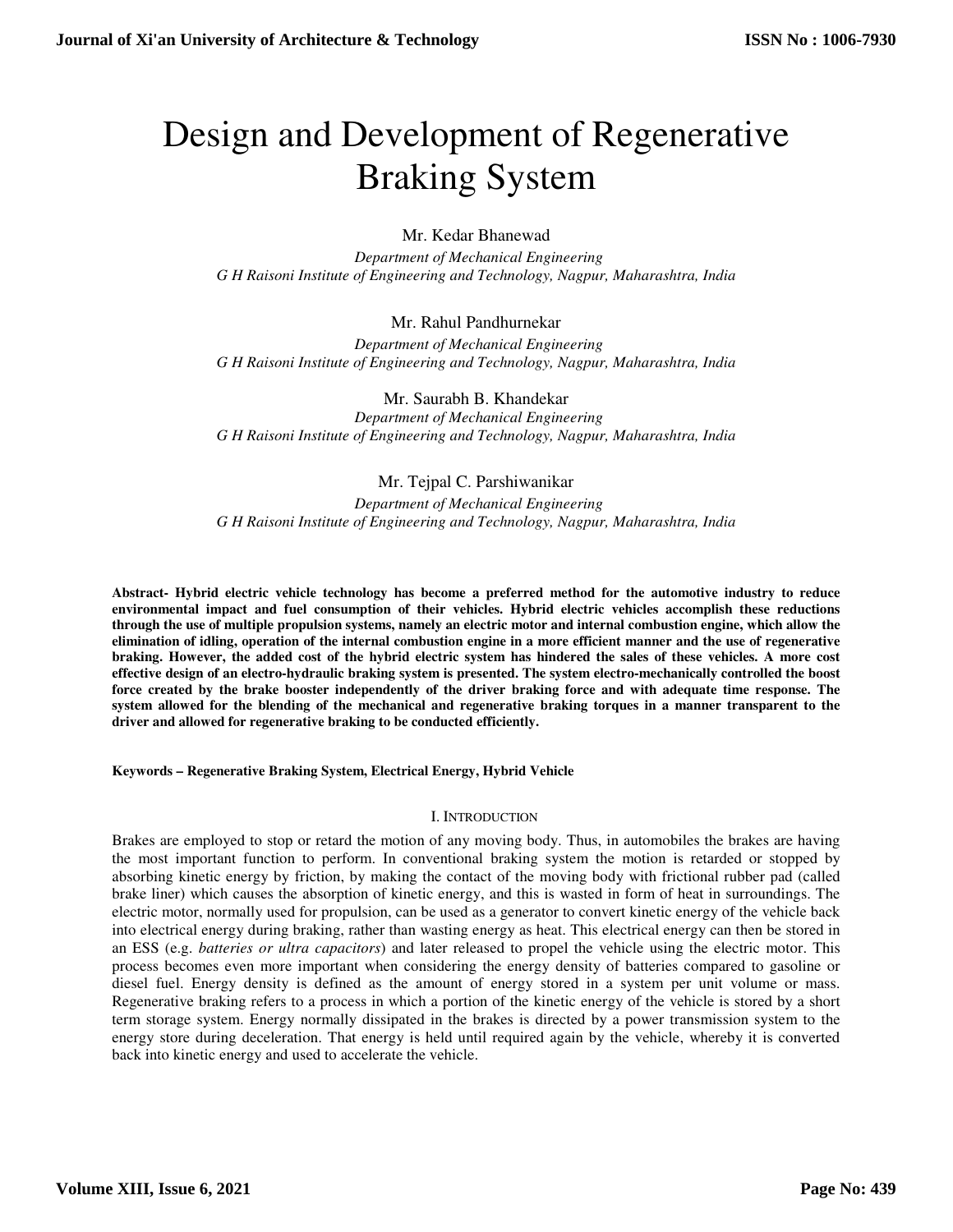#### II. WORKING OF REGENERATIVE BRAKING SYSTEM

Regenerative braking is a braking method that provides charge to the battery by converting the mechanical energy of the motor and kinetic energy into electrical energy. In regenerative braking mode, the car's engine slows down on an incline. When force is applied to the brake pedal, the vehicle slows down and the motor runs in the opposite direction. When operating in the opposite direction, the engine acts as a generator and converts torque energy into electrical energy. In this way, fuel consumption and emissions are reduced. In high-speed vehicles, the braking force is lower, and therefore does not adversely affect the traffic flow. The new electric-hydraulic power train is a parallel hybrid system that includes a traction motor, battery pack, hydraulic pump / motor (secondary component), hydraulic accumulator, reservoir, and a set of hydraulic valves. The hydraulic circuit includes the drive circuit and the drain circuit. The drive circuit consists of a cartridge valve, a one way valve, and a two-position four-way valve. When the vehicle is braking, the valve is shifted to the left; this directs the oil from the reservoir to flow towards the accumulator using the secondary component pump / motor. The secondary component operates in pump mode, using the kinetic energy of the vehicle to pressurize the oil in the reservoir to flow into the accumulator. The energy is stored in the accumulator and the vehicle slows down. The hydraulic system works in the regenerative braking mode. These brakes work very effectively in urban braking situations. The brake system and control sensors are programmed to control all of the vehicle motors. The brake control sensor calculates the electricity to be generated and the rotational force to be fed to the batteries by monitoring the speed and torque of the wheel. During braking, the brake control sensor controls the electrical energy generated by the motor and directs it to the batteries.



Fig 2.1 Regenerative Braking System

#### *2.1 Types of Regenerative Braking System*

#### 2.1.1 Serial regenerative braking

Serial regenerative braking is based on a combination of friction-based adjustable braking system with a regenerative braking system that transfers energy to the electric motors and batteries under an integrated control strategy . The overall design is to estimate the deceleration required by the driver and distribute the required braking force between the regenerative braking system and the mechanical braking system . Serial regenerative braking could give an increase of 15-30% in fuel efficiency. It requires a brake-by-wire system and has more consistent pedal feel due to good torque blending capabil

2.1.2 Parallel regenerative braking

Parallel braking system is based on a combination of friction-based system and the regenerative braking system, operated in tandem without an integrated control. The regenerative braking force is added to the mechanical braking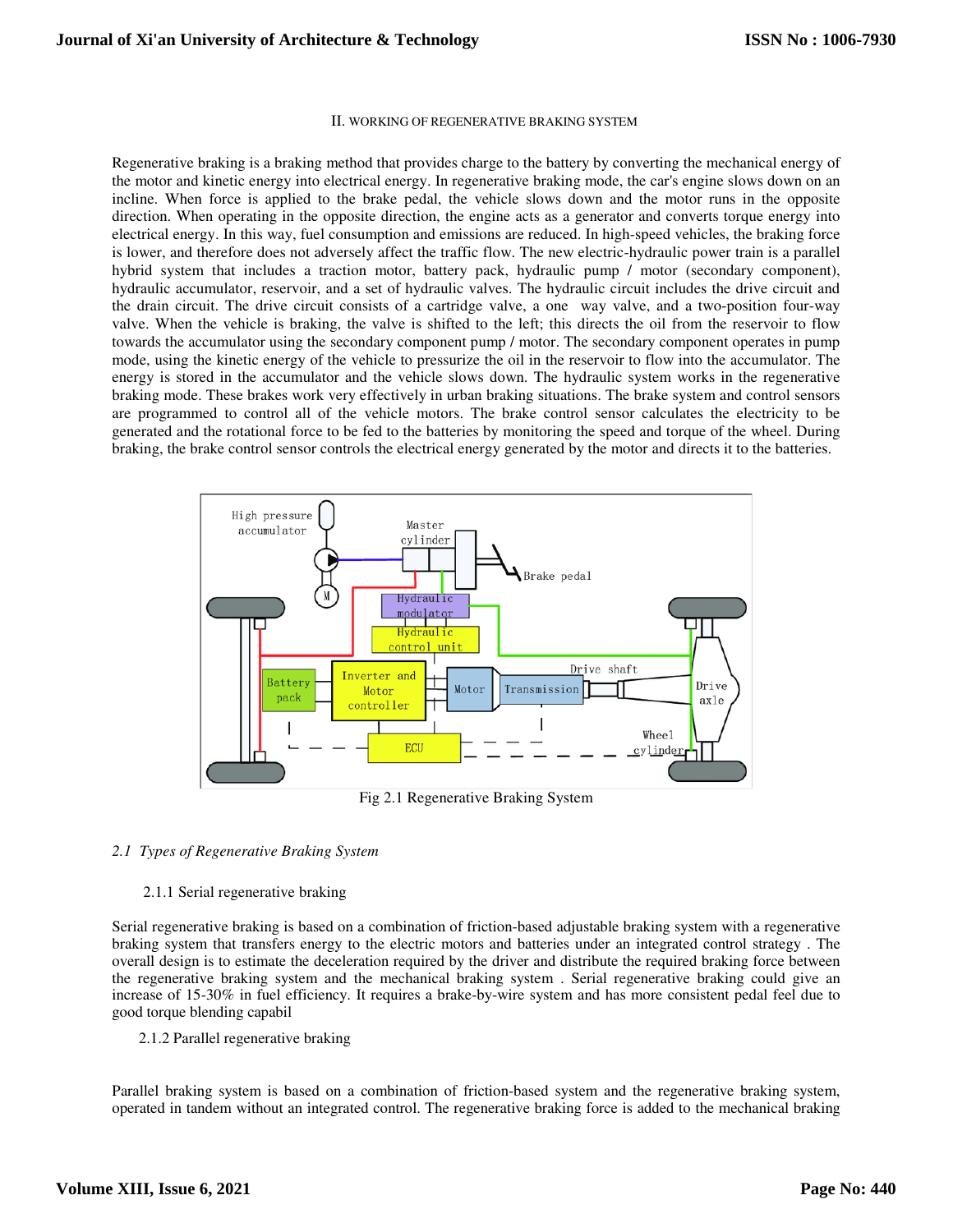force which cannot be adjusted. The re generative braking force is increasing with the mechanical braking force. The beginning pedal travel is used to control the regenerative braking force only, the normal mechanical braking force is not changed. The regenerative torque is determined by considering the motor capacity, battery state of charge SOC, and vehicle velocity. The regenerative braking force is calculated from the brake control unit by comparing the demanded brake torque and the motor torque available. The wheel pressure is reduced by the amount of the regenerative braking force and that supplied from the hydraulic brake module . Parallel regenerative braking could give an increase of 9-18% in fuel efficiency. It can be added onto a conventional braking systems. However it could compromise the pedal feel and hence requires more work in achieving good torque blending.



Fig 2.2 Flow Chart for Series and Parallel Regenerative Braking System

## 2.2 Application

- Kinetic energy recovery mechanism.
- Regenerative braking systems are used in electric elevators and crane lifting motors.
- Also used in electric and hybrid cars, electric railway vehicles, electric bicycles, etc.
- Could be used in an industry that uses a conveyor system to move material from one workstation to another and halts at a certain distance after a prescribed interval.

#### 2.3 Advantages

- **Better Performance**
- Cuts down on pollution related to supply generation.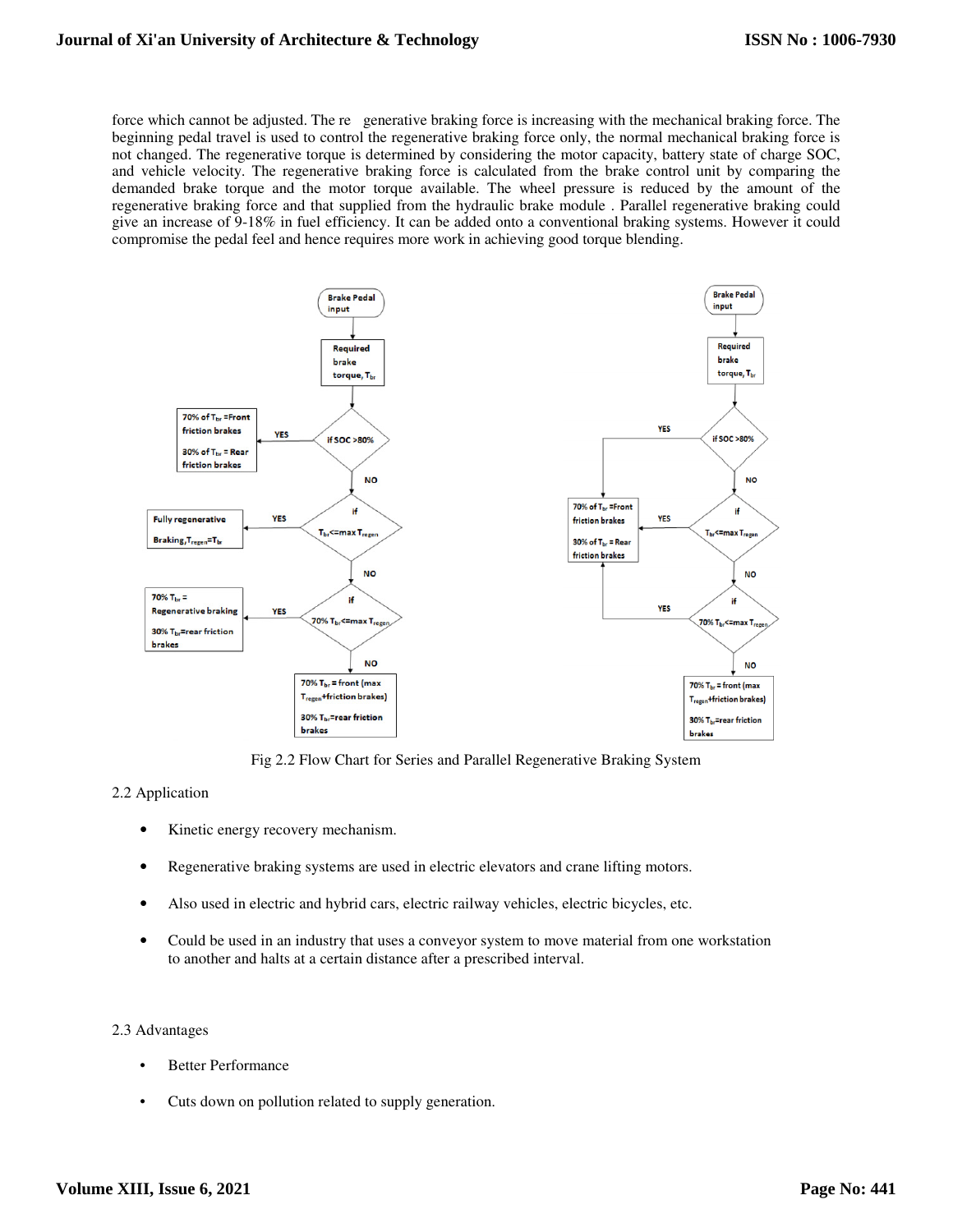- Efficient Fuel Economy–The fuel consumption is reduced, dependent on the machine cycles, vehicle design, automation control plan, and the individual component's efficiency.
- Reduced Brake Wear– Cutting down the replacement brake linings cost, the cost of labor for installation, and machine downtime.

2.4 Disadvantages

- High cost of components, engineering, and installation.
- As compared to dynamic brakes, regenerative brakes are needed to match the power produced
- By the input supply (D.C. and A.C. supplies), and it is achieved only with the help of development of power electronics.
- A Regenerative braking safety is limited when the batteries storing the recovered energy are 100 % charged. The excessive charge would cause the voltage of the battery to rise above a safe level.

#### III. DESIGN CALCULATION

3.1 Formulae

The calculations are done on the basis of regenerating capacity of the vehicle with the regenerative braking installed. The formulae require performing these calculations are given below:-

- To calculate the breaking force is  $(F_b) = (mv/\Delta t)$ Where, m is mass of object,  $v =$  velocity of object,  $\Lambda t =$  time required to stop the object.
- To calculate electrical energy stored we have  $E = (\overrightarrow{V} * I / T * 2)$ Where V is voltage, I is current, T is time in sec
- To calculate Rotational Kinetic energy =  $\frac{1}{2}$  I  $\omega^2$ Where I = moment of inertia of wheel,  $\omega$  = angular velocity
- To calculate Braking Energy =  $\frac{1}{2}$  m ( $v_i^2 v_f^2$ ) Where  $m =$  mass of object,  $v_i =$  initial velocity,  $v_f =$  final velocity

## 3.2 Calculation

1. Braking Force

 $F_b$  = lets take delta (t) = 5 sec

Let  $m = 850$  kg;  $v = 60$  kmph converted to  $m/s = 16.66$  m/s

 $850kg * 60000m/3600s = 5* F_k$ 

 $F_k = 2832.2$  kg m/s<sup>2</sup> or N (Newton)

It is the total force to stop the car lets say 4 disk brakes engages at the same time each brake needs to provide  $708.05$  kgm/s<sup>2</sup> brake force.

 $F_k = k * F_b$ 

 $F_k$ =friction force k= friction coefficient  $Ac = contact area$  $F_b$ = braking force (normal force 90 degree)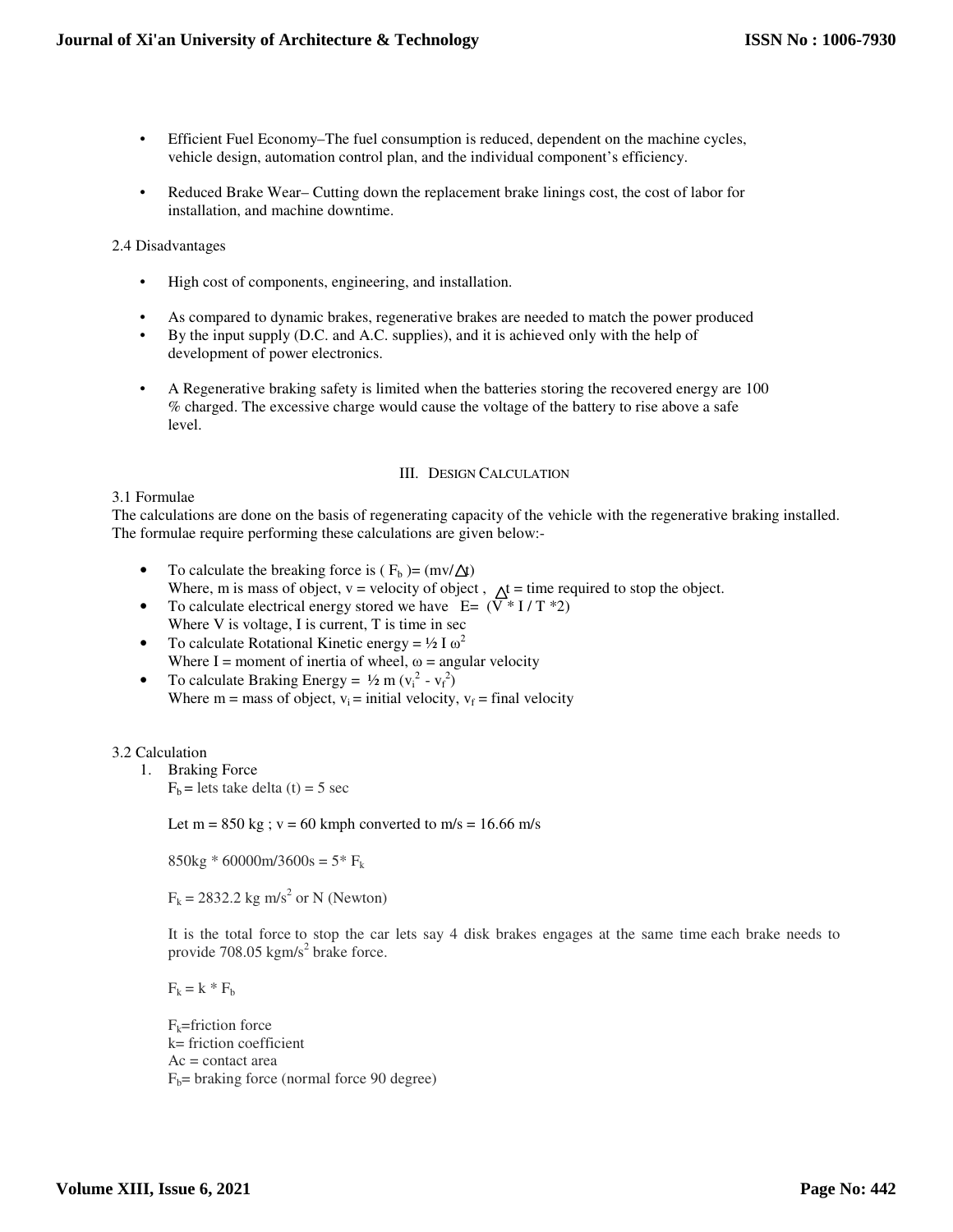If the pad area is 10 cm<sup>2</sup>; Ac=  $0.0001 \text{m}^2$ If the disc is cast graphite flake grey iron friction coefficient  $k = 0.4$ Then  $708.05 = 0.4 * F_b$ Thus Braking force should be  $F_b = 1770.12$  kgm/s<sup>2</sup> Hydraulic pad pressure should be  $F_b = P^* A c$  $1770.12$ kgm/s2 = P  $^*0.001$ m<sup>2</sup>  $P = 1770.120 = kg/ms (Pascal)$ 2. Electrical Energy Output voltage =7.4 volt Output current range = 14mA Time required to stop the vehicle  $= t = 5s$ Speed of the wheel= N= 895 RPM Electrical energy stored (E) = V \* I / 2 \* T =  $(7.4*14*(10^{-3}))/(2*5) = 0.0103$  J 3. Rotational Kinetic Energy Let  $N = 895$  RPM Tyre weight  $= 6.7$  kg Radius of Wheel =  $0.1778$  m Angular velocity ( $\omega$ ) =  $2\pi$ N/ 60= 93.72 rad/s<sup>2</sup> Moment of inertia of two wheel (I) =  $2*MR^2 = 0.423$  Kgm<sup>2</sup> Rotational kinetic energy (K) =  $\frac{1}{2}$  I  $\omega^2$  = 1857.69.J 4. Braking Energy

 $m = 850$  kg

 $v_f = 0$ 

 $v_i = 60$  kmph = 16.667 m/s

 $E_b = 0.5 * m * (v_i - v_f) = 0.5 * 850 * (16.667^2 - 0^2) = 118060.277 \text{ J}$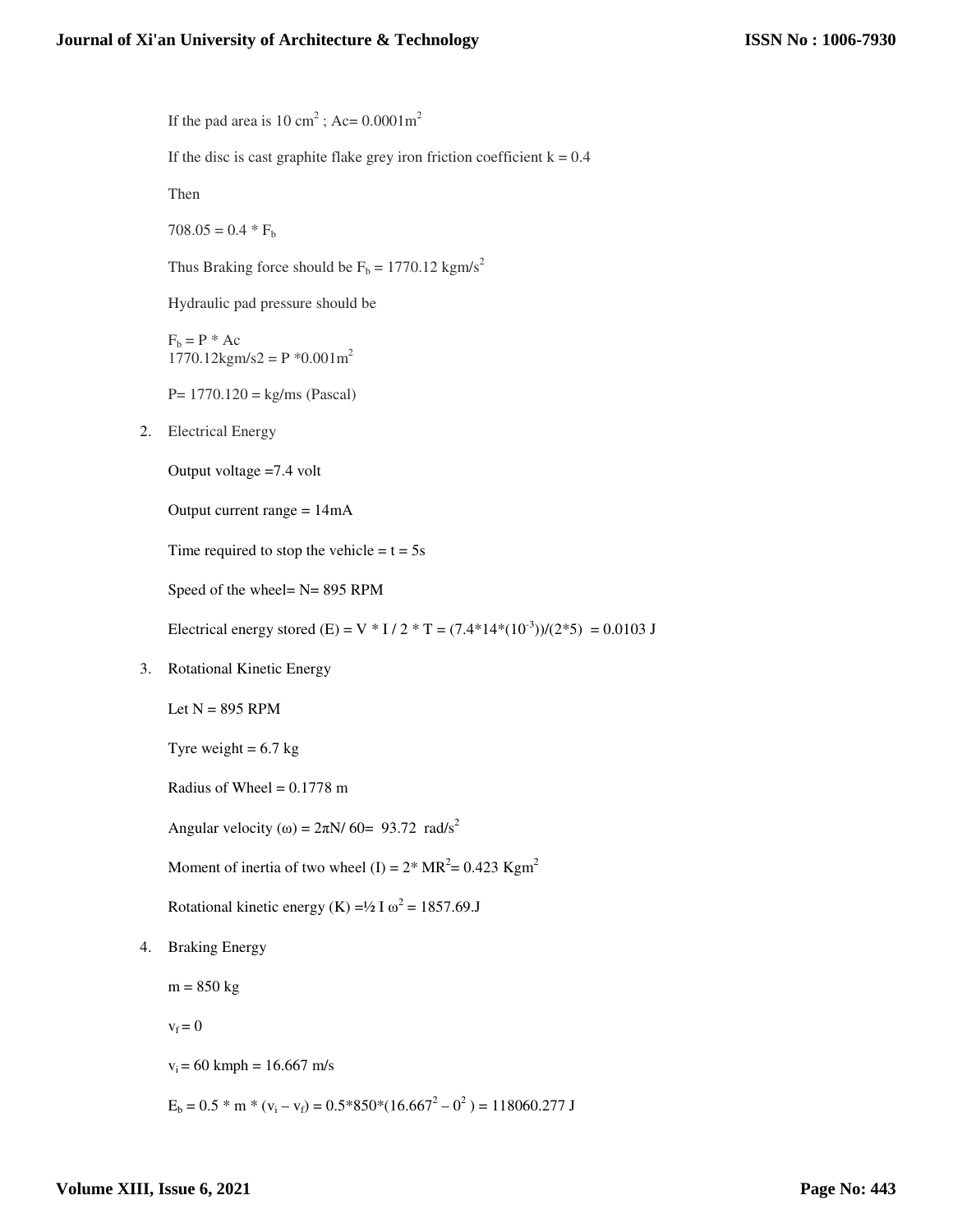For a vehicle coming to complete rest the braking energy is equal to kinetic energy. If the vehicle is not coming to complete rest then the braking energy would not be equal to kinetic energy.

## IV RESULT

In this Paper we have discussed about types and working of Regenerative Braking System. This system is helpful to restore energy in hybrid and electric vehicles. This System has maximum efficiency of about 60-70%.This system will be playing a vital role in energy conversion. In race cars the Regenerative braking system has been more effective if used with anti-lock braking system.

#### V.CONCLUSION

Regenerative braking is one of the effective and emerging technologies which can serve the purpose of capturing and reusing energy lost while braking. The above discussed storage system proves flywheel as a better energy storage system. There is always scope for improvement in terms of technology. Thus, the effort should be made to layout an appropriate design of flywheel which can bear a large amount of the stress developed in flywheel. Also, the research should be made to incorporate such a material for the flywheel which have good strength and comparatively less weight so that they can be feasible for the practical aspects of vehicle. The theoretical investigation shows vehicle that makes frequent stops it can significantly help improve fuel economy of vehicle driven primarily in city about 25%savings in fuel consumption. So also meaning less pollutants emissions and increase in engine life. Regenerative braking is an effective method of improving vehicle efficiency and longevity Is in EVs. It is clear that when the torque driven by the vehicles is measured. Electrical power generated by motor, generator and battery is very useful and hence it should be used in electric vehicles

## **REFERENCES**

[1] S.J.Clegg, "A Review of Regenerative Braking System", Institute of Transport Studies, University of Leeds, Working paper of 471, 1996.

[2] Chibulka.J, "Kinetic Energy Recovery System by means of Flywheel Energy Storage", Advanced Engineering, Vol. 3, No. 1, 2009, pp. 27-38.

[3] "Cutting vehicle emission with regenerative braking "P. Clarke, T. Muneer, and K. Cullinane. Transp. Res. Part D Transp. Environ., vol. 15, no. 3

[4] "Flywheel energy and power storage systems" B. Bound, H. Bernhoff, and M. Leijon. Renew. Sustain. Energy Rev., vol. 11, no, 2, pp. 235-258

[5] "Regenerative Braking System" Deepak Vishwakarma, , Sayuja Chaurasia. Imperial International Journal of Eco-friendly Technologies Vol.- 1, Issue-1(2016), pp.27-30

[6] Auto.howstuffworks.com/auto-parts/brakes/brake-types/regenerative-braking.

[7] Research on Regenerative Braking Systems: A Review Bekir Guney , Halil Kilic, International Journal of Science and Research (IJSR) ISSN: 2319-706

[8] "Design and fabrication of regenerative breaking system". Jerome Nithin Gladson, Suriya B, Ashok Kumar, A Kalyan, International research journal of engineering and technology,Vol 08,Issue No.5

[9] "Regenerative Braking System in Automobiles" Santosh Bawage, Prashant Ranjan, Omar Chaudhari , Sasmit Rai, International Research Journal of Engineering and Technology ,Vol4,Issue 4

[10] "Design, Analysis & Performance Testing of regenerative Braking system" Rohan S Kulkarni, Kshitij Dwivedi, Aditya R Kulkarni, Rajlaxmi B Kolur, Atharv S Kirad, International research journal of engineering and technology,Vol 07,Issue 8

[11] "Research on Electric Vehicle Regenerative Braking System and Energy Recovery" GouYanan, International Journal of Hybrid Information Technology Vol.9, No.1 (2016), pp. 81-9

[12]Dixon J, Ortuzar M; "Regenerative Braking for an Electric Vehicle using Ultracapacitors and Buck-Boost Converter".

[13] Chuanwei Z, Zhifeng B; "Study on Regenerative Braking of Electric Vehicle".

[14] Zhang Z, Li W, Zheng L; "Regenerative Braking for Electric Vehicle based on Fuzzy Logic Control Strategy".

[15] Lv Hongping" Research and Implementation on Control Strategy of "Regenerative Braking for Pure Electric Vehicle".

[16] Yi Zhang"The Application of Regenerative Braking System to the Commercial Hybrid Vehicles with All-Wheel Drive System"

[17] Deepak Vishwakarma, Sayujya Chaurasia "Regenerative Braking System"